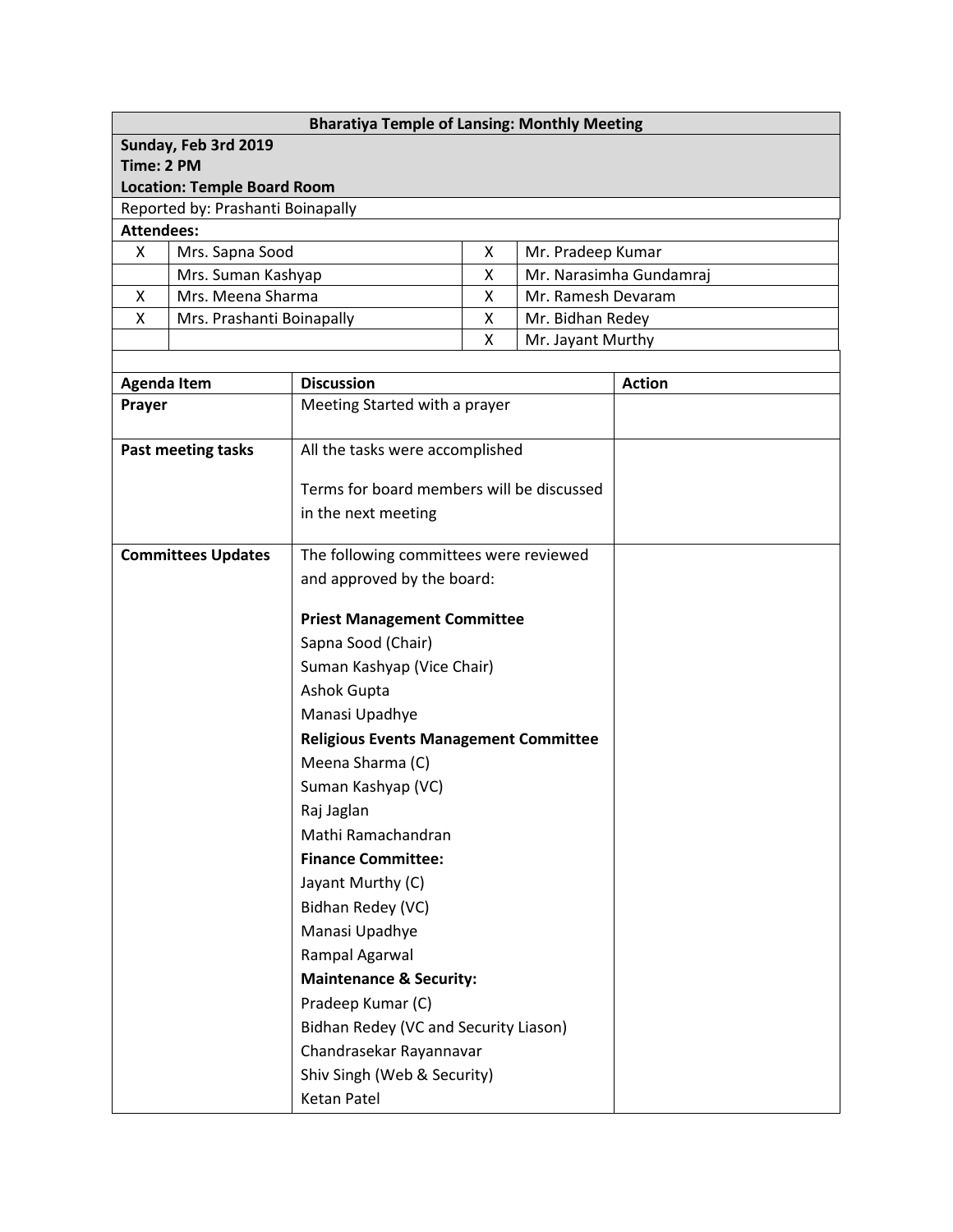|                                   | <b>Community Outreach (PR &amp; Fund Raising)</b> |                           |
|-----------------------------------|---------------------------------------------------|---------------------------|
|                                   | Bidhan Redey (C)                                  |                           |
|                                   | Prashanti Boinapally (VC)                         |                           |
|                                   | <b>Ashok Gupta (Fund Raising)</b>                 |                           |
|                                   | Mathi Ramachandran (Fund Raising)                 |                           |
|                                   | Narasimha Gundamraj                               |                           |
|                                   | Meena Sharma                                      |                           |
|                                   | <b>Youth Committee</b>                            |                           |
|                                   | Narasimha Gundam Raj (C)                          |                           |
|                                   | Prashanti Boinapally (VC)                         |                           |
|                                   | Jayant Murthy                                     |                           |
|                                   | Priya Mathi                                       |                           |
|                                   | Susmita Patra                                     |                           |
| <b>Finance Updates</b>            | Current balance and January collections           |                           |
|                                   | presented by Jayanth                              |                           |
|                                   |                                                   |                           |
| <b>Priest Committee</b><br>update | Priest committee met with the priests             |                           |
|                                   | Priest service satisfaction survey will be        | Up-date in the weekly     |
|                                   | going to every devotee with an outside            | announcements             |
|                                   | service done from BTL, will be sent out           |                           |
|                                   |                                                   |                           |
|                                   | Invocation on Feb 19th at 1.30pm will be          |                           |
|                                   | attended by Panditji                              |                           |
| <b>Maintenance Updates</b>        | Process for a maintenance project: if any         |                           |
|                                   | project over \$1000, get at least two quotes      |                           |
|                                   | and get approval by board.                        |                           |
|                                   | Increase the maintenance budget limit to          |                           |
|                                   | \$500 for board approval (currently \$250) -      |                           |
|                                   | has been approved by the board.                   | Pradeep provide completed |
|                                   |                                                   | updates in March board    |
|                                   | Other maintenance related discussions             | meeting                   |
| <b>Religious Event</b>            | All upcoming events were discussed                |                           |
| Committee update                  |                                                   |                           |
| PR Committee update               | <b>NONE</b>                                       |                           |
|                                   |                                                   |                           |
| <b>Security Updates</b>           | Community announcements will include              |                           |
|                                   | security for the Puja; when there are larger      |                           |
|                                   | events                                            |                           |
|                                   |                                                   |                           |